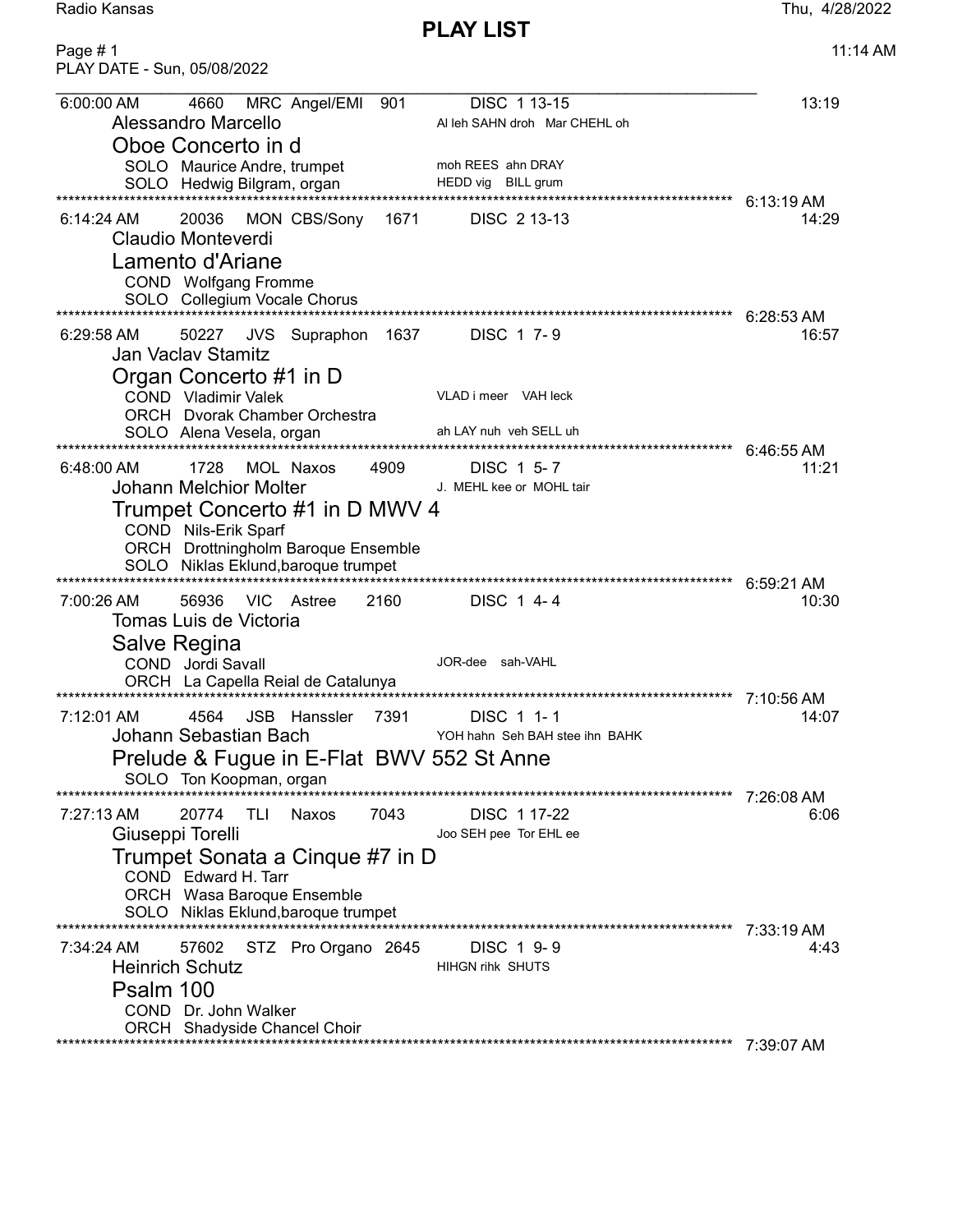PLAY LIST

| Page #2<br>PLAY DATE - Sun, 05/08/2022                                                                                                                                                                                                                                                             | 11:14 AM              |
|----------------------------------------------------------------------------------------------------------------------------------------------------------------------------------------------------------------------------------------------------------------------------------------------------|-----------------------|
| DISC 1 12-12<br>7:40:12 AM<br>58425<br>HO6 Pro Organo 2146<br><b>Martin How</b><br>Psalm 23<br>COND David E. Fedor<br>ORCH Cathedral Choir of Sacred Hear<br>SOLO David E. Fedor, organ                                                                                                            | 4:04<br>7:44:16 AM    |
| 7:45:21 AM<br>MOZ London<br>147<br>1748<br>DISC 1 9-11<br><b>Wolfgang Amadeus Mozart</b><br>VOLF gahng Ah muh DAY uhs MOHT zahrt<br>Horn Concerto #3 in E-Flat K 447<br>COND Barry Tuckwell<br><b>ORCH</b> English Chamber Orchestra<br>SOLO Barry Tuckwell, horn                                  | 13:36<br>7:58:57 AM   |
| JSB RadioKS 3183<br>$8:00:02$ AM<br>428<br>DISC 1 8-13<br>Johann Sebastian Bach<br>YOH hahn Seh BAH stee ihn BAHK<br>Cantata #103: Erholet euch, betrubte S 103<br><b>COND</b> John Eliot Gardiner<br><b>ORCH</b> English Baroque Soloists<br>buh ROHK<br>SOLO Monteverdi Choir                    | 15:10<br>$8:15:12$ AM |
| $8:16:17$ AM<br>17076<br>VIE<br>Pro Organo 4795<br>DISC 1 9-10<br>Louis Vierne<br>LOO ee VYEHRN<br>Organ Symphony #1 Op 14<br>SOLO Marilyn Keiser, organ                                                                                                                                           | 13:47                 |
| MOZ L'Oiseau<br>13849<br>69<br>DISC 1 5-5<br>8:31:09 AM<br><b>Wolfgang Amadeus Mozart</b><br>VOLF gahng Ah muh DAY uhs MOHT zahrt<br>Regina coeli in C K 108<br>COND Christopher Hogwood<br><b>ORCH</b> Academy of Ancient Music<br>SOLO Emma Kirkby, soprano<br>SOLO Westminster Cath. Boys Choir | 8:30:04 AM<br>13:31   |
| DISC 1 4-6<br>8:45:45 AM<br>1437<br>HYD RoundTop<br>3863<br>Franz Joseph Haydn<br>Frahnts YOH sehf HYE dihn<br><b>Trumpet Concerto in E-Flat</b><br>SOLO David B. Hooten, trumpet                                                                                                                  | 14:38                 |
| 1218<br>50052<br>DUP Centaur<br>$9:01:28$ AM<br>DISC 1 1-5<br><b>Marcel Dupre</b><br>Mar SELL Doo PRAY<br>Antiphons Op 18 from 15 Pieces<br>SOLO Robert Triplett, organ<br>as in 3 of a kind triplet                                                                                               | 9:00:23 AM<br>12:15   |
| <b>TAL</b> Gimell<br>1869<br>DISC 1 2-2<br>9:14:48 AM<br>13149<br>Thomas Tallis<br>Lamentations of Jeremiah II for five voices<br><b>COND</b> Peter Philips                                                                                                                                        | 9:13:43 AM<br>13:13   |
| <b>ORCH</b> The Tallis Scholars                                                                                                                                                                                                                                                                    | $9:28:01$ AM          |